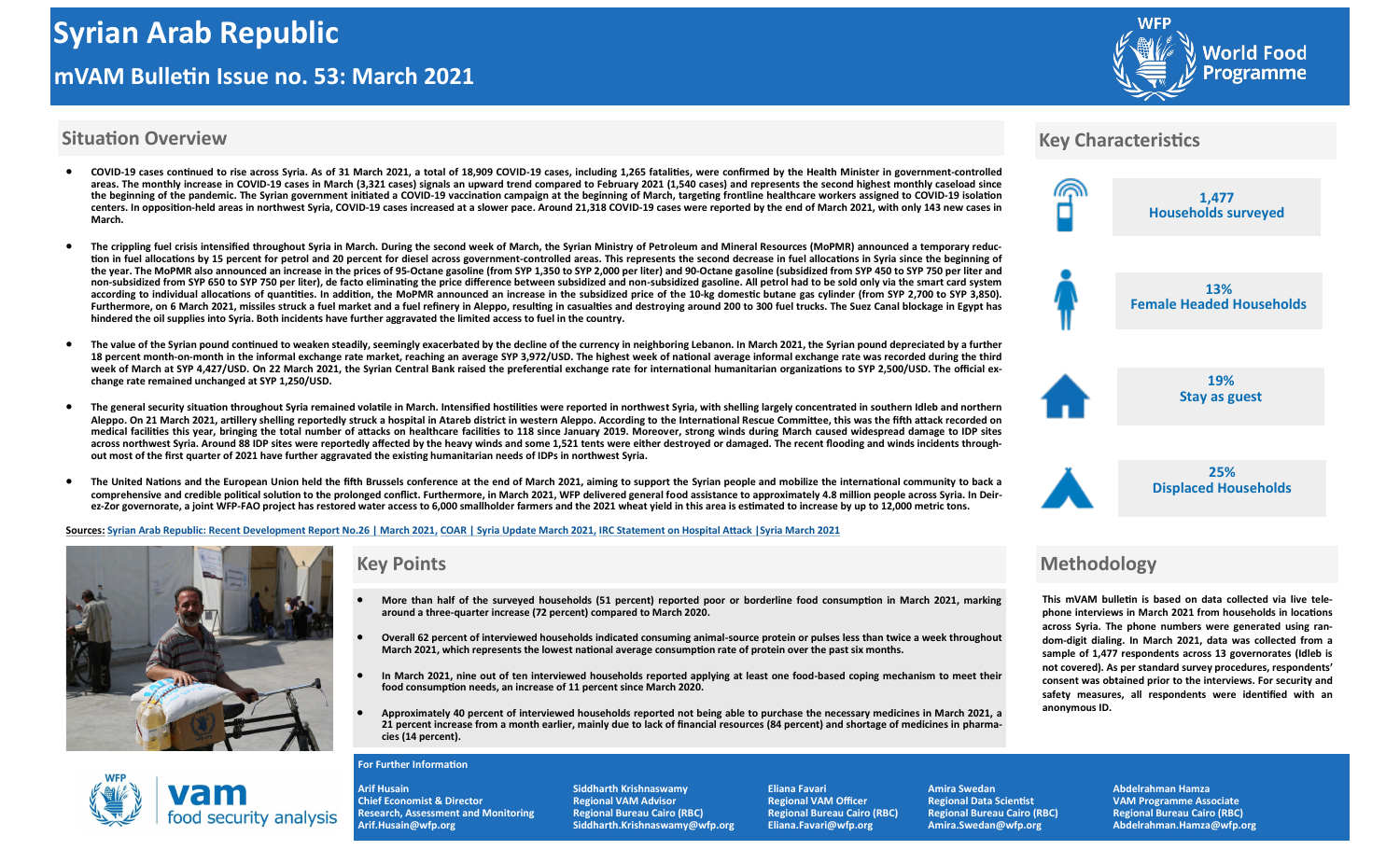# **Syria mVAM Bulletin Issue no. 53: March 2021**



## **Food Consumption**

- **Food insecurity in Syria remained at critical levels, with more than half of the surveyed households (51 percent) reporting poor or borderline food consumption in March 2021. The national average rate of inadequate food consumption (poor and borderline combined) increased by 11 percent from February 2021 and 72 percent compared to March 2020. The spiral deterioration of food security in Syria is largely the consequence of a decade of conflict and economic meltdown fueled by the financial crisis in Lebanon, the plummeting of the Syrian currency, and the unilateral coercive measures on the country.**
- **•** Broken down by governorate, in March 2021, the highest proportion of households with poor or borderline food consump**tion was recorded in Hama, with two-thirds of interviewed households (66 percent) reporting inadequate food consumption (representing a 13 percent increase compared to a month earlier), followed by Homs (59 percent). The greatest monthly**  increase of surveyed households with poor or borderline food consumption was detected in Lattakia (up by 40 percent) and **Damascus (up by 32 percent), reaching 58 percent and 47 percent, respectively, in March 2021. This rise was mainly driven by the increase in households reporting borderline food consumption in the two governorates.**
- **During the reporting period, nearly one out of five interviewed households in Syria (18 percent) reported poor food consumption, more than double the level recorded in March 2020. This highlights the continued deterioration of the food security situation across Syria. This trend was much higher in Hama (29 percent), an increase of four percentage points above the level recorded a month earlier and representing a three-fold increase since March 2020, followed by Homs (28 percent) and Al-Hasaeeh (21 percent).**
- **According to residency status, in March 2021, around 60 percent of IDPs reported inadequate food consumption, an increase of 18 percent month-on-month and the highest level recorded since October 2020. Moreover, the total share of returnee and resident households with poor or borderline food consumption increased to 51 and 48 percent respectively.**
- **Furthermore, the insufficient consumption of protein-rich food items was reported across the country. In March 2021, overall 62 percent of interviewed households indicated consuming animal-source protein or pulses less than twice a weee, which represents the lowest national average consumption rate of protein over the past six months. Food security projections signal further macronutrient deficiencies among Syrian households in the next coming months, potentially leading to an increase in acute and chronic malnutrition nationwide.**

Fig2: Percent of households with inadequate food consumption in the last six months by governorate **Fig3: Percent of households reporting poor and borderline food** 



**Fig1: The national average level of poor and borderline food consumption in the last six months** 







Data from Idleb is not available

**consumption according to displacement status** 

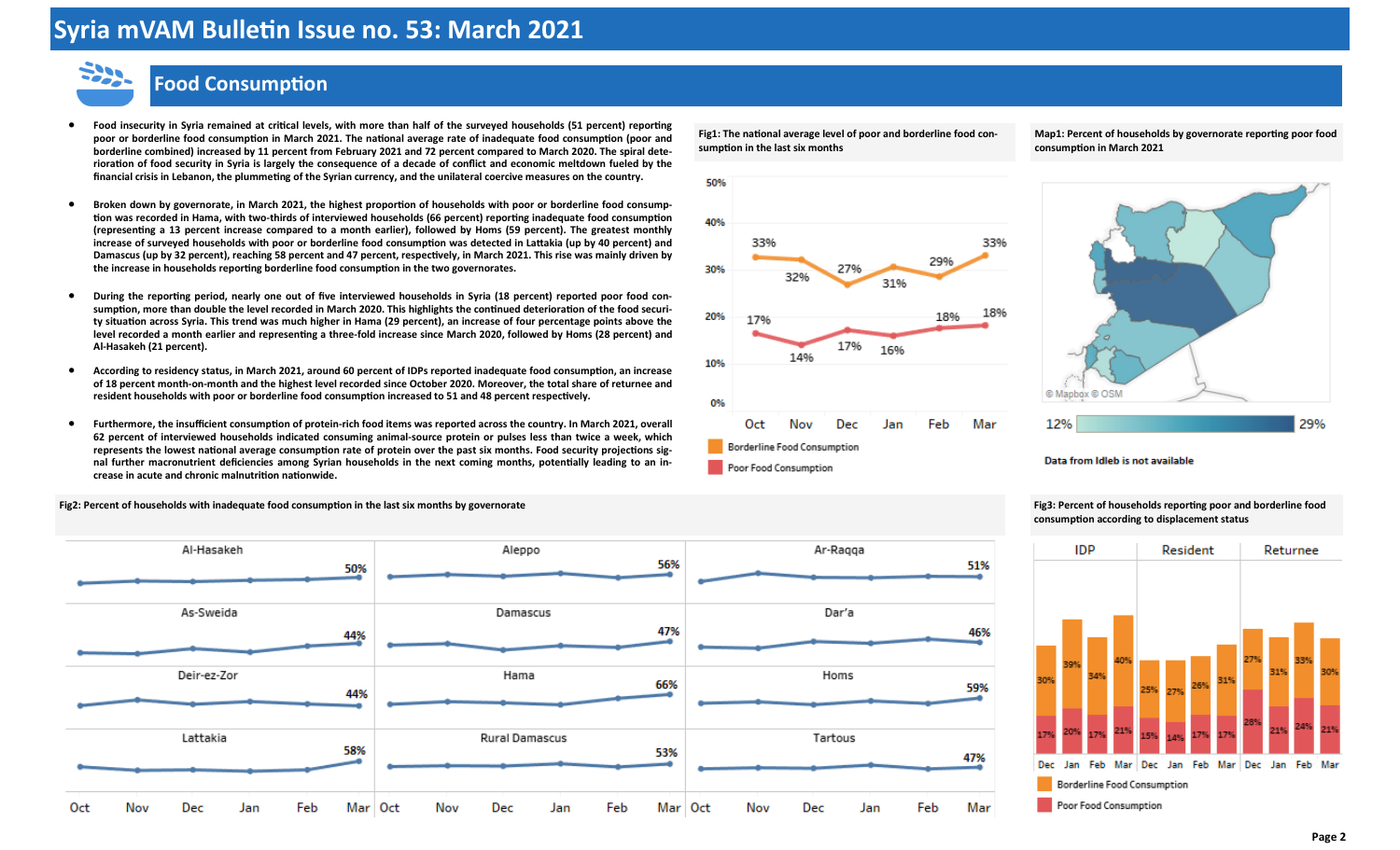# **Syria mVAM Bulletin Issue no. 53: March 2021**



## **Coping Strategies**

- **Between February and March 2021, the national average reduced Coping Strategy Index (rCSI) increased from 19.8 to 21.0, mareing the highest national average level recorded since 2020. In March 2021, nine out of ten interviewed households reported applying at least one food-based coping mechanism to meet their food consumption needs, an increase of 11 percent since March 2020, with a higher proportion among female-headed households (95 percent) compared to male-headed households (89 percent). As food prices continued to seyroceet throughout Syria, almost 84 percent of interviewed households nationwide reported having already depleted their savings. The further erosion of the purchasing power pushed a high proportion of households to buy food on credit. In March 2021, 73 percent of surveyed households across Syria reported that they bought**  food on credit (an increase of three percentage points from a month earlier and up by 11 percent since March 2020), with peaks **recorded in Al-Hasaeeh (82 percent) and Ar-Raqqa (82 percent).**
- **In March 2021, consuming less preferred or less expensive food was the most widely adopted negative food coping strategy by surveyed households (72 percent), with a peae recorded in Al-Hasaeeh (80 percent). Also, to meet food shortages, around 60 percent of interviewed households reported a reduction in the number of meals consumed per day, an increase of six percentage points from February 2021, with a higher proportion recorded among female-headed households (68 percent). In addition, nearly half of the surveyed households in Syria (49 percent) reported reducing food consumption by adult members to prioritize their children's food consumption needs, with peaes recorded in Al-Hasaeeh (61 percent) and Lattaeia (60 percent). Moreover, the dire economic circumstances have pushed Syrian households to more frequently rely on child labor. In March 2021, 15 percent of interviewed households reported taeing children in the mandatory education age out of school in order to engage them in wore and income generating activities to increase the household's income. This trend was more pronounced in Al-Hasaeeh (32 percent) and Deir-ez-Zor (23 percent).**
- **According to displacement status, the average rCSI was higher among IDPs and returnees than residents. In March 2021, 95 percent of IDPs and 94 percent of returnees reported adopting at least one food-based coping strategy compared to 88 percent of residents.**



**Fig4: rCSI average over the last six months according to displacement status Map2: rCSI average by governorate in March 2021** 





Fig5: rCSI average by governorate over the last six months **Fighter and a strategy of the past six months** Fig6: Overall percent of households by adopted coping strategy over the past six months

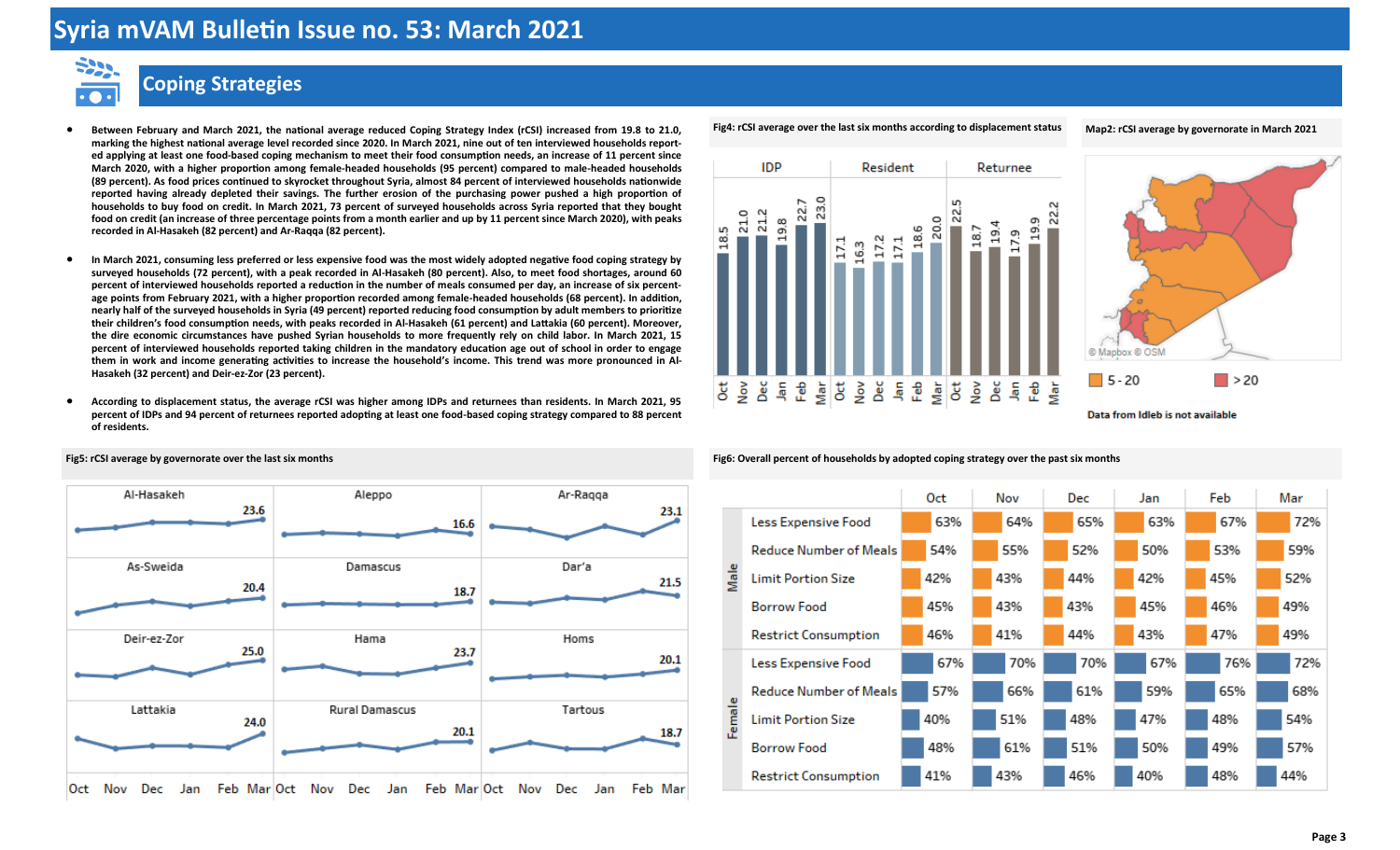

## **COVID-19 Situation Overview I**

- **One year since the first COVID-19 case was recorded in Syria, the compounding impacts of the pandemic continued to increase the**  country's hardships. The COVID-19 outbreak exacerbated the food security and nutrition situation, further increasing the humani**tarian needs nationwide.**
- **Syrian households continued adopting precautionary measures to mitigate the rise of COVID-19 transmission. In March 2021, 77 percent of interviewed households in Syria reported staying indoors to avoid social gathering and crowded places, with a higher proportion recorded in Ar-Raqqa (85 percent). This indicates that most households across Syria are probably aware and have some understanding about COVID-19 preventive measures. While this figure remained high across the country, it decreased by 15 percent from March 2020 and mareed the lowest national average reported rate since the beginning of the pandemic.**
- The COVID-19 outbreak has triggered challenges for most Syrian households to access markets. In March 2021, nearly one out of four interviewed households (24 percent) indicated facing difficulties in reaching markets, an increase of four percentage points **from February 2021. The main impediments cited by the respondents were pandemic outbreae and COVID-19 travel-related restrictions. Also, it's believed that recent fuel shortage has a lieely negatively impact on accessing mareets. This trend was highest in Al-Hasaeeh (38 percent), an increase of 23 percent compared to a month earlier. Additionally, more than one third of surveyed**  households in Lattakia (36 percent) reported not having access to markets, double the level recorded in February 2021. These find**ings highlight nationwide food access concerns given that more than nine out of ten interviewed households across Syria (92 percent) reported relying on mareets as a primary source of food. In terms of displacement status, a higher proportion of IDPs (29 percent) reported mareet access challenges, a six percentage points increase month-on-month, compared to returnees (21 percent) and residents (23 percent). From interviews conducted in March 2021, approximately three out of five households with no regular**  access to markets nationwide (56 percent) had poor or borderline food consumption. Furthermore, in March 2021, around five **percent of surveyed households in Ar-Raqqa, Aleppo and Rural Damascus reported difficulties in obtaining remittances and/or food assistance due to movement restrictions.**

**Fig7: Share of households with inadequate food consumption**  who reported facing difficulties in accessing markets

**Map3: Percent of households facing challenges to access**  markets by governorate in March 2021





Data from Idleb is not available



Fig8: Percent of households facing challenges to access markets in the last six months by governorate **Fig9: Respondents Fig9: Respondents Fig9: Respondents reported reasons why accessing markets and medical services** 



Market Access Challenges Medical Access Challenges